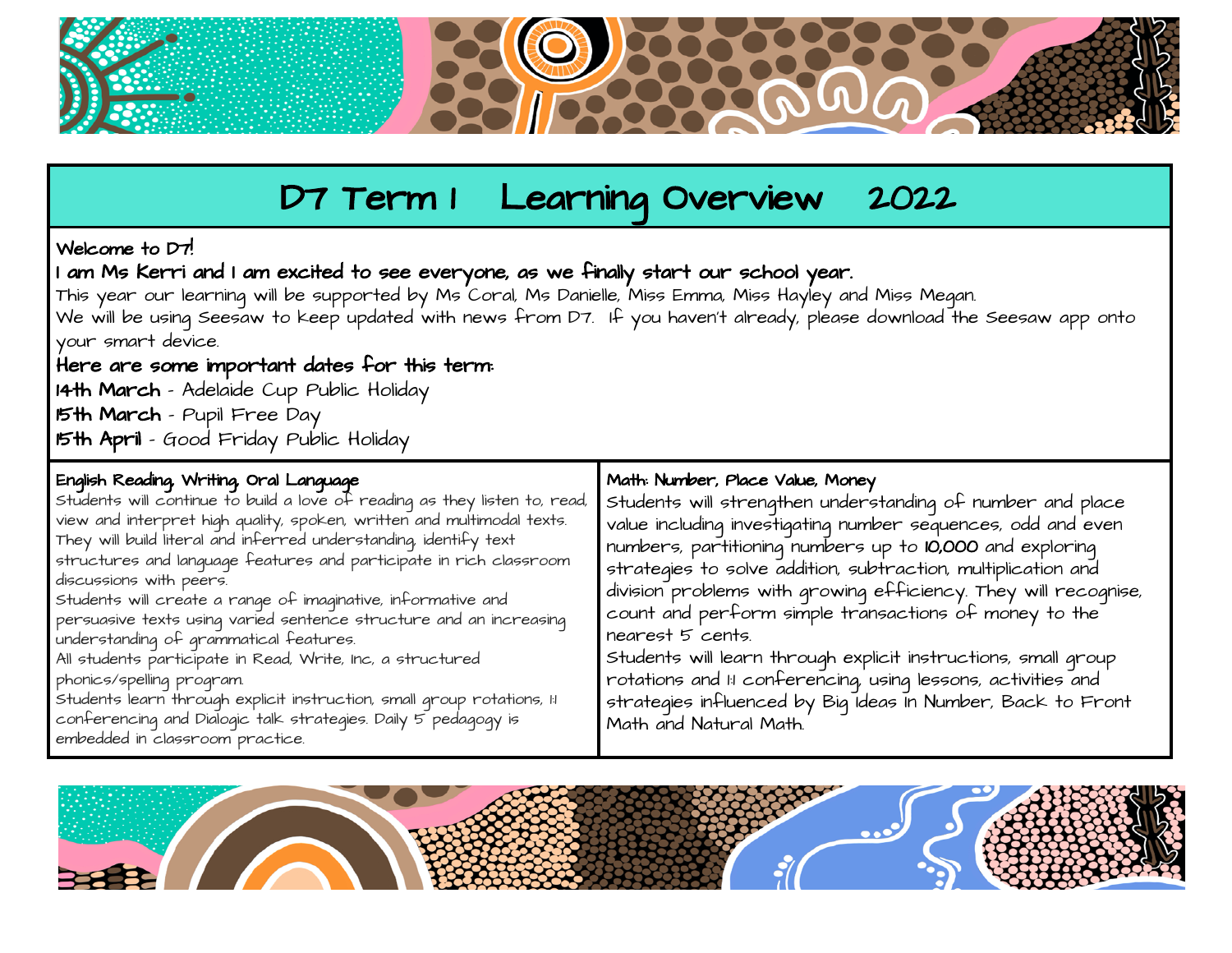

| HASS: Geography<br>Using I see, I think, I wonder, students will form inquiry questions as<br>they investigate the continents of the world, Australia as a<br>continent and its neighboring countries including New Zealand and<br>Indonesia.<br>They will look at different characteristics of countries including<br>climates.<br>Students will discover the ways in which Aboriginal and Torres<br>Strait Islanders maintain special connections to place/country.                                                                                             | Science: Biological<br>Students will be learning about life stages of the development of living<br>things. They will observe and recognise differences in<br>characteristics of living and non living things. They will record data<br>and compare results.<br>Students will investiqate Aboriqinal and Torres Strait Islander peoples'<br>classifying systems and compare with contemporary methods.<br>Students will classify, pose and respond to questions as they form<br>investigations using I see, I think, I wonder. |
|-------------------------------------------------------------------------------------------------------------------------------------------------------------------------------------------------------------------------------------------------------------------------------------------------------------------------------------------------------------------------------------------------------------------------------------------------------------------------------------------------------------------------------------------------------------------|-------------------------------------------------------------------------------------------------------------------------------------------------------------------------------------------------------------------------------------------------------------------------------------------------------------------------------------------------------------------------------------------------------------------------------------------------------------------------------------------------------------------------------|
| PE (Mr Kyle)<br>Students will be participating in team building activities to start the<br>term off and developing their knowledge as to what skills are<br>necessary to make a good team. These activities will be strategic<br>based where groups must cooperate to finish the challenge.<br>Students will then be moving into athletics in week 7. Students will<br>be applying their fundamental movement skills throughout each<br>week while participating in various movement and skill-based games<br>that have a focus on running, jumping and throwing. | Health (Mr Kyle)<br>This term the students will be focusing on building their confidence,<br>whether it be in the classroom, in the gym or in their day-to-day life.<br>They will be identifying the major influences in their life that<br>strengthen their own identity. Students will interpret health messages<br>and discuss ways we can make safe choices in different situations.<br>This will be completed through art activities and small and large group<br>discussions to assist with answering questions.        |
| The Arts: (Media) Ms Palmer<br>In the Arts this term the focus is on Media Arts where students<br>will be creating stories with the aid of two apps; Stop Motion and<br>Do Ink. Students will focus on creating short films using a range<br>of materials, adding text, sound and audio to engage an audience.<br>Another focus will be on creating short films using the green<br>screen to add their own backgrounds to their stories. Students                                                                                                                 | Auslan<br>Students will be learning basic Auslan signs including letters<br>and numbers, simple greetings and the Learning Code using a<br>multimodal approach.                                                                                                                                                                                                                                                                                                                                                               |

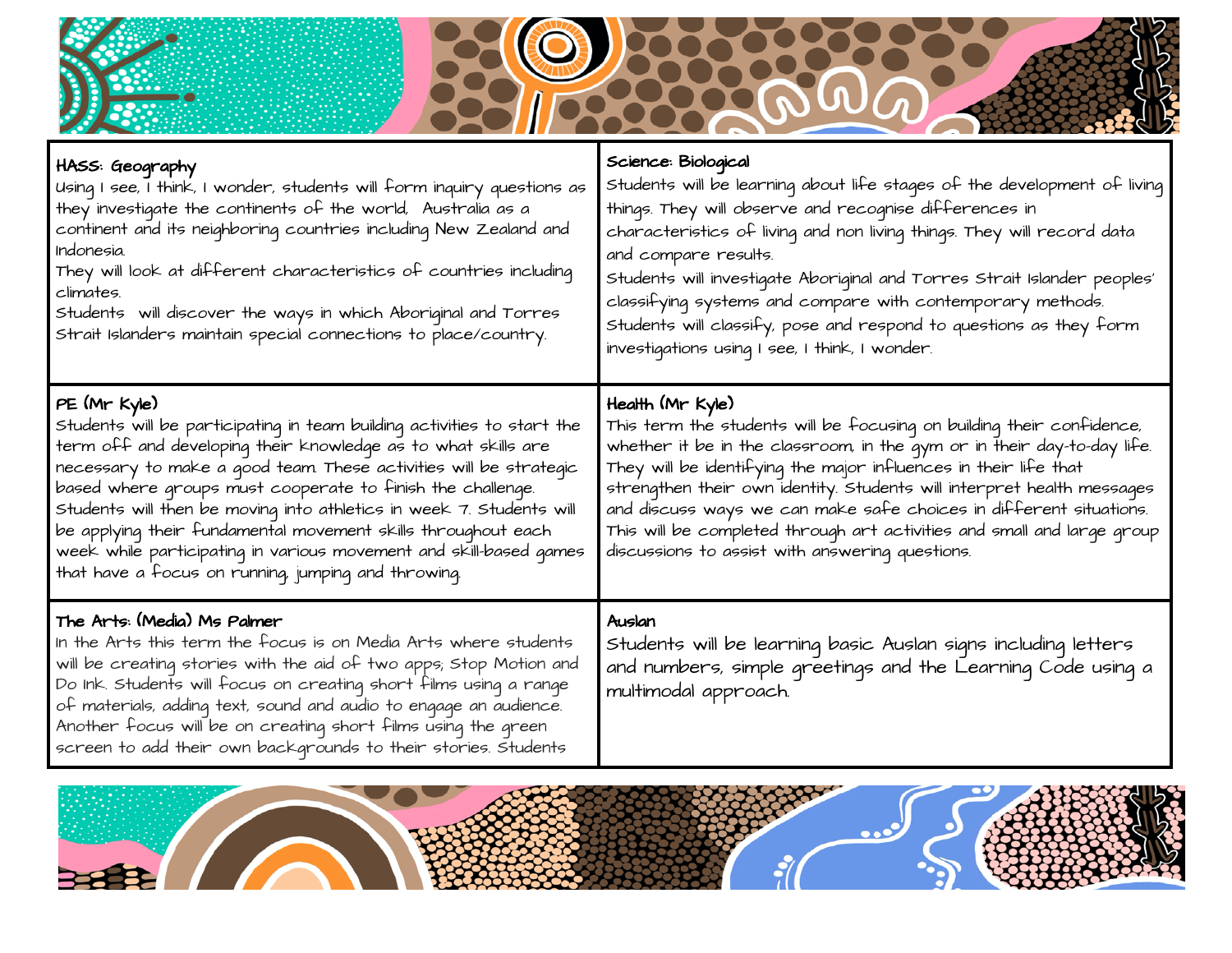| will develop their skills in creating media artworks for specific<br>audiences and purposes using media technologies.                                                                                                                                                                                                                             |                                                                                                                                                                                                                                                                                                                                                                                                                                                                                                                                                                                                                                                       |
|---------------------------------------------------------------------------------------------------------------------------------------------------------------------------------------------------------------------------------------------------------------------------------------------------------------------------------------------------|-------------------------------------------------------------------------------------------------------------------------------------------------------------------------------------------------------------------------------------------------------------------------------------------------------------------------------------------------------------------------------------------------------------------------------------------------------------------------------------------------------------------------------------------------------------------------------------------------------------------------------------------------------|
| Design and Technology (Ms Vivian)<br>This term, we will be learning about packaging for a purpose.<br>Students will construct nets for 3D shapes. Explore the use<br>of graphics on packaging. They will design a package for a<br>particular box. They will make the package by design.<br>Evaluate in pairs and make any changes to the design. | Kitchen Garden (Ms Michele)<br>In our Kitchen/Garden program students will be cooking<br>individual dishes. They will learn and continue to develop<br>measurement skills, and hygiene practices in the kitchen during<br>their one lesson a fortnight. Depending on what produce is<br>available from the garden depends on what students will cook.<br>Students we will be making fresh bread rolls to make burgers,<br>a seven layer Mexican dip with flatbread and one other dish<br>which will be dependent on our garden produce. Students will<br>also spend time in the garden weeding, harvesting, watering and<br>planting seeds/seedlings. |
| Wellbeing<br>Following Berry Street pedagogy, students practice<br>mindfulness using breathing techniques, yoga, and movement<br>breaks. They learn to understand The Zones of Requlation<br>as they develop various strateqies to help them requlate<br>their emotions.                                                                          | Homework<br>Decodable readers will be sent home very soon. Students<br>are to read to someone using 'Fred talk' which they have<br>learned during Read Write Inc lessons.                                                                                                                                                                                                                                                                                                                                                                                                                                                                             |
| Reminders<br>Students must wear a sun safe hat during outside play. A <b>bucket hat</b> or <b>legionnaires hat</b> is acceptable. (Bucket hats can be                                                                                                                                                                                             |                                                                                                                                                                                                                                                                                                                                                                                                                                                                                                                                                                                                                                                       |

bouqht from the front office.) Please remember: <u>caps are not sun safe</u>! Students should be encouraged to bring water bottles and healthy food each day to school.